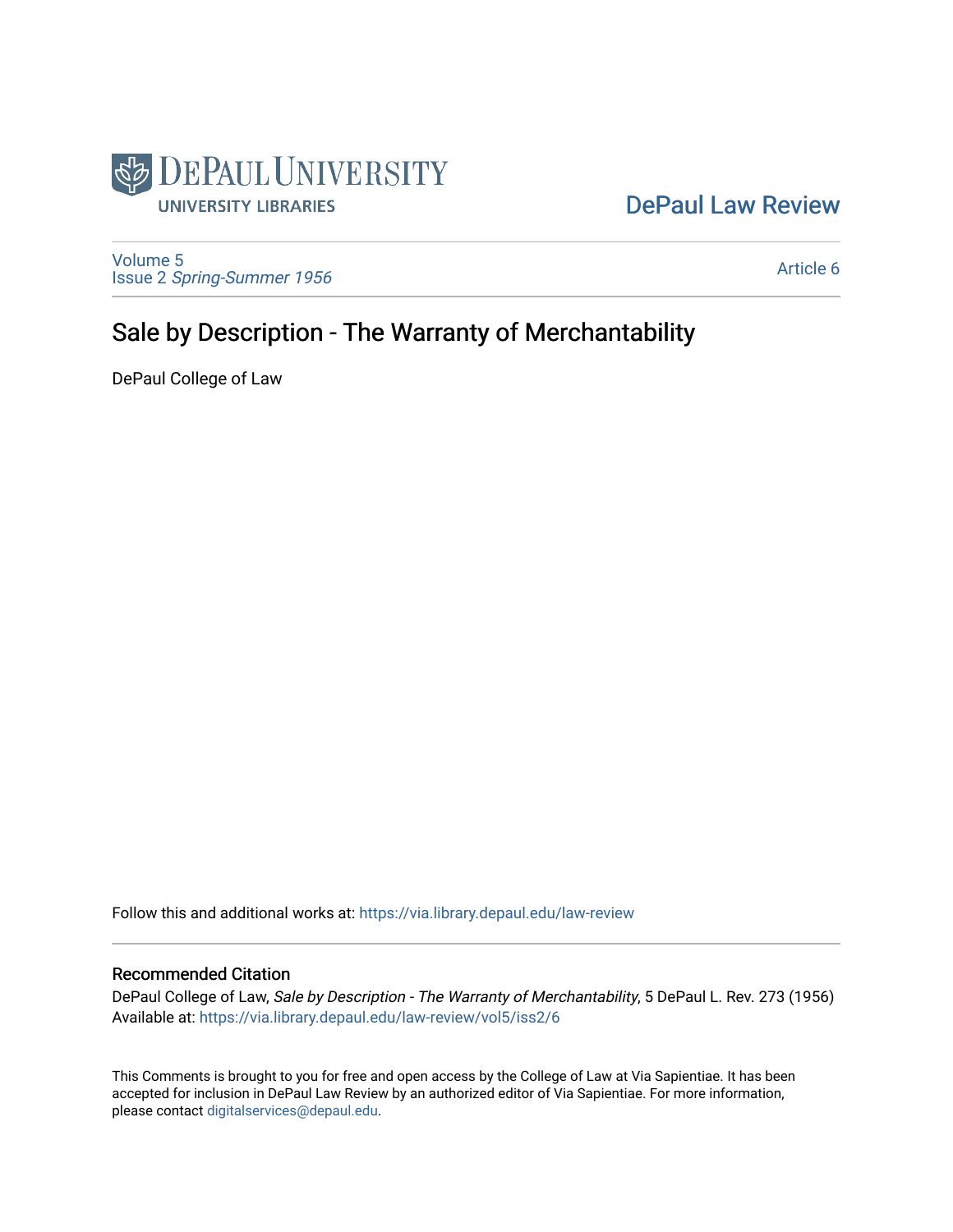#### COMMENTS

modify *caveat emptor-that* we give more protection to the purchaser. It has been the purpose of this comment to show that his modification has begun-Old *maxims never die, they just fade away.*

# SALE BY DESCRIPTION-THE WARRANTY OF MERCHANTABILITY

Under the Uniform Sales Act, as adopted by Illinois and 32 other states, a sale of goods "by description" has the special legal consequence of imposing upon the seller a "warranty of merchantability":

Where the goods are bought by description from a seller who deals in goods of that description (whether he be the grower or manufacturer or not), there is an implied warranty that the goods shall be of merchantable quality.<sup>1</sup>

Identification of sales by description which would give rise to this warranty is important. The Uniform Sales Act does not define the term, and, therefore, cases must provide the definition.

#### **HISTORICAL DEVELOPMENT**

*Gardiner v. Gray2* is a very early case involving a warranty of merchantability. Two dealers in silk contracted to buy and sell "waste silk." The subject matter of the sale was in transit to England, and not subject to the buyer's inspection. The waste silk when it arrived was not resaleable as such and the court found that the seller impliedly warranted that it would be so. In the later case of *Jones v. Just*,<sup>8</sup> Manila hemp was the subject of a similar sale. This hemp was, at the time of sale, on board ship many miles from buyer and seller. Upon arrival, the hemp was found to have been partially ruined **by** sea water, and therefore not resalable as Manila hemp. The court held that the seller **by** describing the hemp as Manila hemp impliedly agreed to sell Manila hemp *fit for resale.* Again the parties were dealers in the type of goods bought and sold, and not growers or manufacturers.

As the warranty arose, in England it was implied between dealers who intended to resell the goods. Thus specific goods,<sup>4</sup> not subject to the scrutiny of the parties, could apparently be the subject of a sale **by** description. In both the *Gardiner* and *Jones* cases the goods were specific in that they were identified and agreed upon but not subject to inspection. The seller offered a certain type of goods to the buyer who wished to resell

**1** Uniform Sales Act **S 15(2).**

**24** Camp. 144, **171** Eng. Rep. 46 **(1815).**

**3 [1868] 3 Q.B. 197** (L.R.).

4 Those goods "identified and agreed upon at time a contract to sell or sale is made." Uniform Sales Act **§** 76(1).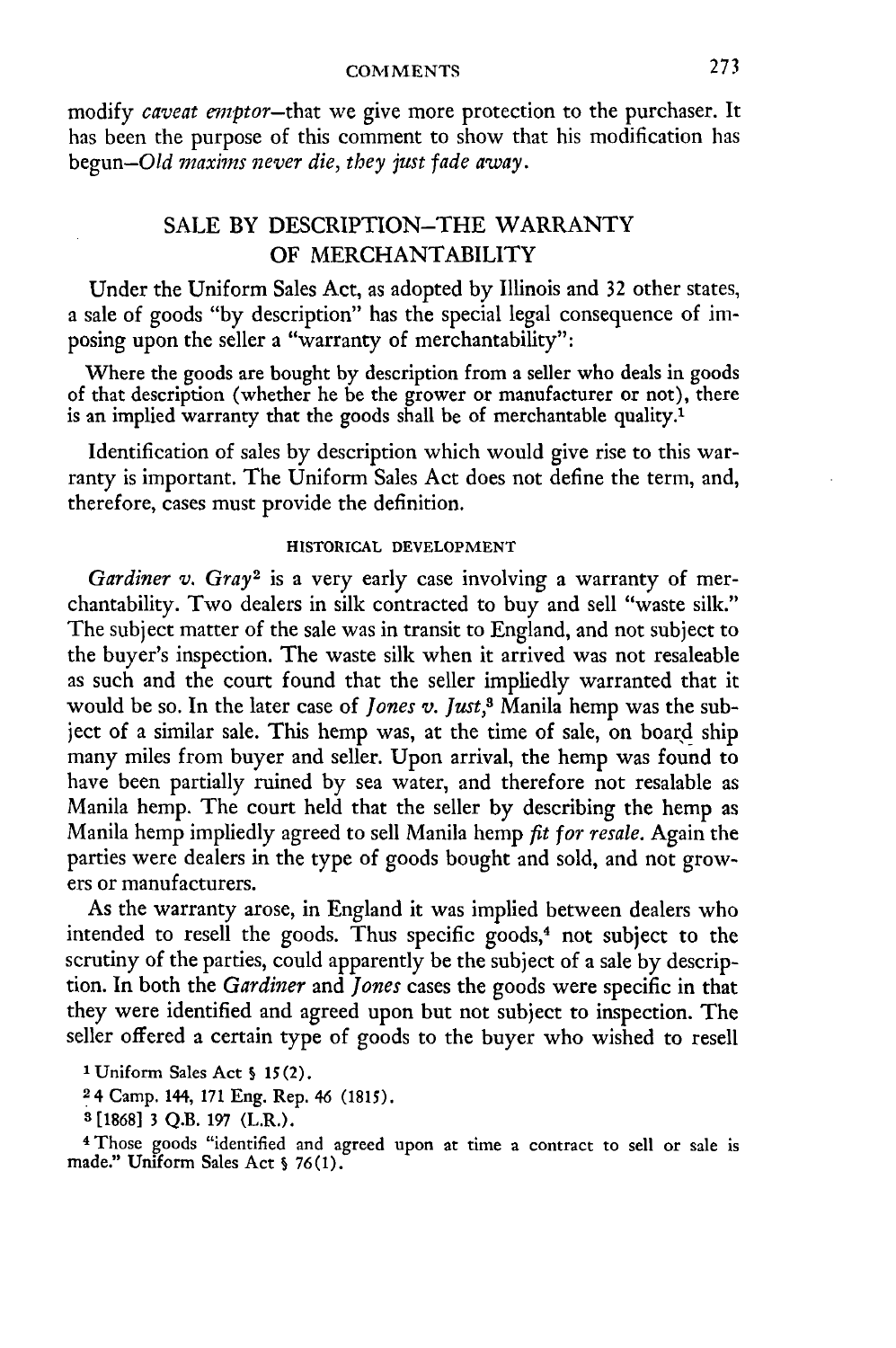and the court implied a warranty that the goods be of merchantable quality which was equated with resalable quality.<sup>5</sup> However, in America, the common law rule was that the warranty of merchantable quality was limited to sales by a manufacturer or grower.6

At the same time a warranty of fitness for particular purpose had arisen which was more often applied and which required reliance by the buyer as well as the disclosure of his particular purpose in buying the goods.7 There were apparently no limitations on who might be parties to the sale, and the warranty was one of fitness for the buyer's particular purpose. Such a warranty was found in sales by butchers of diseased meat.<sup>8</sup> Opportunity for the seller to inspect was part of the reason for implying this warranty. The warranty in he *Gardiner* and *Jones* cases actually partakes somewhat of the nature of an implied warranty of fitness. The purpose of the buyer, resale, was made known to the seller, and the buyer might be said to have relied on the seller to furnish resalable goods. However, the warranty which was implied by the court was one of *quality* rather than fitness for purpose. However that may be, the two warranties *were* distinguished. This paper will not consider the warranty of fitness except as it relates to the warranty of merchantability.

## **EARLY ILLINOIS DECISIONS**

The position of the Illinois court before the Sales Act was in accord with the common law view and is well illustrated in the case of *Fuchs & Long Mfg. Co. v. Kittredge & Co.9* Therein, the plaintiff sold a bronzing machine, which it manufactured, to defendants. Various oral negotiations took place, and finally a letter referring to a "No. 10 latest model bronzing machine" was sent and the machine sold according to that description. Defendant refused to pay, alleging that the machine was unfit for his purposes. Plaintiff alleged, and was upheld **by** the court, that the sale was one under a trade name, which precluded a warranty of fitness. The issue of merchantability was submitted to the jury who decided against the de-

*r* **De** Stefano v. Associated Fruit Co., **318** Ill. 345, 149 N.E. 284 (1925); Raymond Syndicate Inc. v. American Radio & Research Corp., 263 Mass. 147, 160 N.E. **821** (1928); Parker v. **S. G.** Shaghalian & Co., 244 Mass. 19, **138 N.E.** 236 (1923).

GRyan v. Progressive Grocery Stores, Inc., **255** N.Y. **388,** 392, 175 N.E. 105, 106 (1931).

**<sup>7</sup>**This has been incorporated in the Uniform Sales Act **§ 15** (1): "Where the buyer, expressly or **by** implication, makes known to the seller the particular purpose for which the goods are required, and it appears that the buyer relies on the seller's skill or judgment (whether he be the grower or manufacturer or not), there is as [an] implied warranty that the goods shall **be** reasonably fit for such purpose."

**8** Wiedeman v. Keller, **171 111.** 93, 49 **N.E.** 210 (1898); Farrell v. Manhattan Market Co., **198** Mass. 271, 84 **N.E.** 481 (1908); Rinaldi v. Mohican Co., 225 N.Y. 70, 121 N.E. 471 (1918).

**9** 242 **111. 88, 89** N.E. 723 (1909).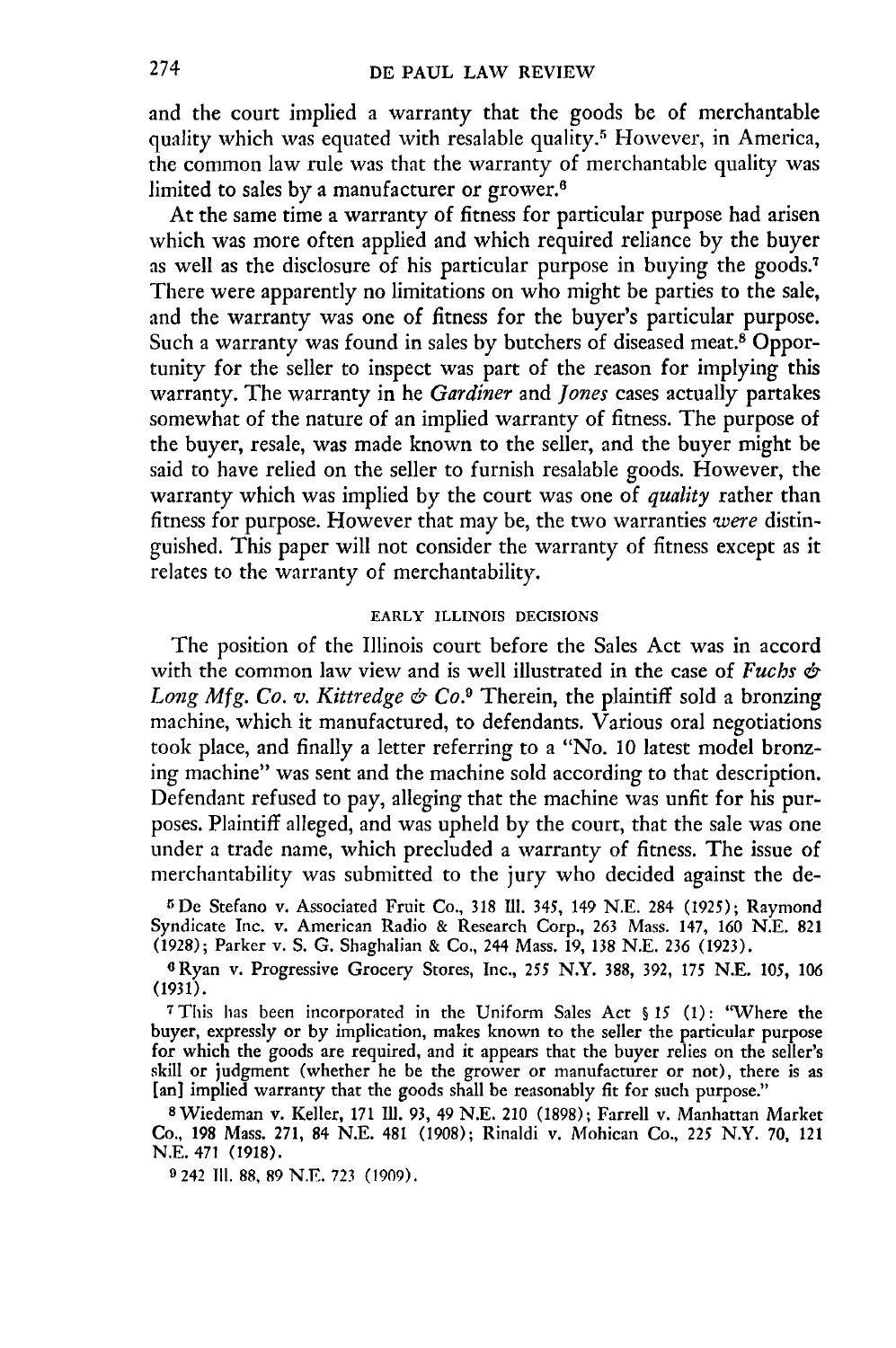fendant. Thus it may be concluded then that in Illinois in 1909 a sale under a trade name precluded a warranty of fitness, but not of merchantability, and that a sale by trade name was a sale by description, at least when the goods were not present and identified. The court stated:

Where a known, described and definite article is ordered of a manufacturer, **..** [stated to be for a particular purpose **by** the buyer] there is no warranty that it shall answer the particular purpose intended **by** the buyer **.... If** the buyer gets what he bargained for, there is no implied warranty, though it does not answer his purpose.<sup>10</sup>

This statement applied to implied warranties of fitness as the warranty of merchantability was submitted to the jury, seemingly, with the **ap**proval of the Supreme Court and it would also appear, that merchantability meant more than resalability, since defendant planned to use the machine, not resell it.

The *Fuchs* case involved the liability of a manufacturer under the warranties of merchantability and fitness. The Sales Act, however, extends this liability in Illinois to the **". . .** seller **. . .** (whether he be the grower or manufacturer or not)." The *Santa Rosa-Vallejo Tan. Co. v. C. Kronauer & Co."* was then decided under the Sales Act. Defendant had contracted to buy leather from plaintiff by trade name—"Butt-branded"—which in the trade denoted a particular type and grade of leather. The leather was not serviceable and the buyer refused to pay for it. The court precluded a warranty of fitness because it was a sale under trade name, and quoted Professor Williston<sup>12</sup> to the effect that in sales by description there is an implied warranty of merchantability. But, the court stated:

This statement, however, we think, refers to subsection 2 of section **15,** which lays down the law applicable where goods are bought by description. The section clearly distinguishes between such a sale and the sale of a specified article under its patent or trade name.<sup>13</sup>

It would appear that section 15  $(4)^{14}$  of the Uniform Sales Act was held to preclude warranties of fitness and quality. This appears to be contra to the law as stated in the *Fuchs* case and the Sales Act. The further result would be that a sale **by** description is not possible under a patent or trade name.

At about the same time, a case arose where it appeared that plaintiff housewife called up defendant storekeeper and asked for stove polish.<sup>15</sup>

#### **<sup>10</sup>**Ibid., at **97, 726. 11228 Il1. App. 236 (1923).**

**<sup>12</sup>**Williston on Sales, **311 (1909).**

**<sup>13</sup>**Santa Rosa-Vallejo Tan. Co. v. **C.** Kronauer **&** Co., **228 Ill. App. 236,** 246 **(1923).**

14 "In the case of a contract to sell or a sale of a specified article under its patent or other trade name, there is no implied warranty as to its fitness for any particular purpose." Uniform Sales Act § 15(4).

1 <sup>5</sup> Neigenfind v. Singer, **227 Ill. App.** 493 **(1923).**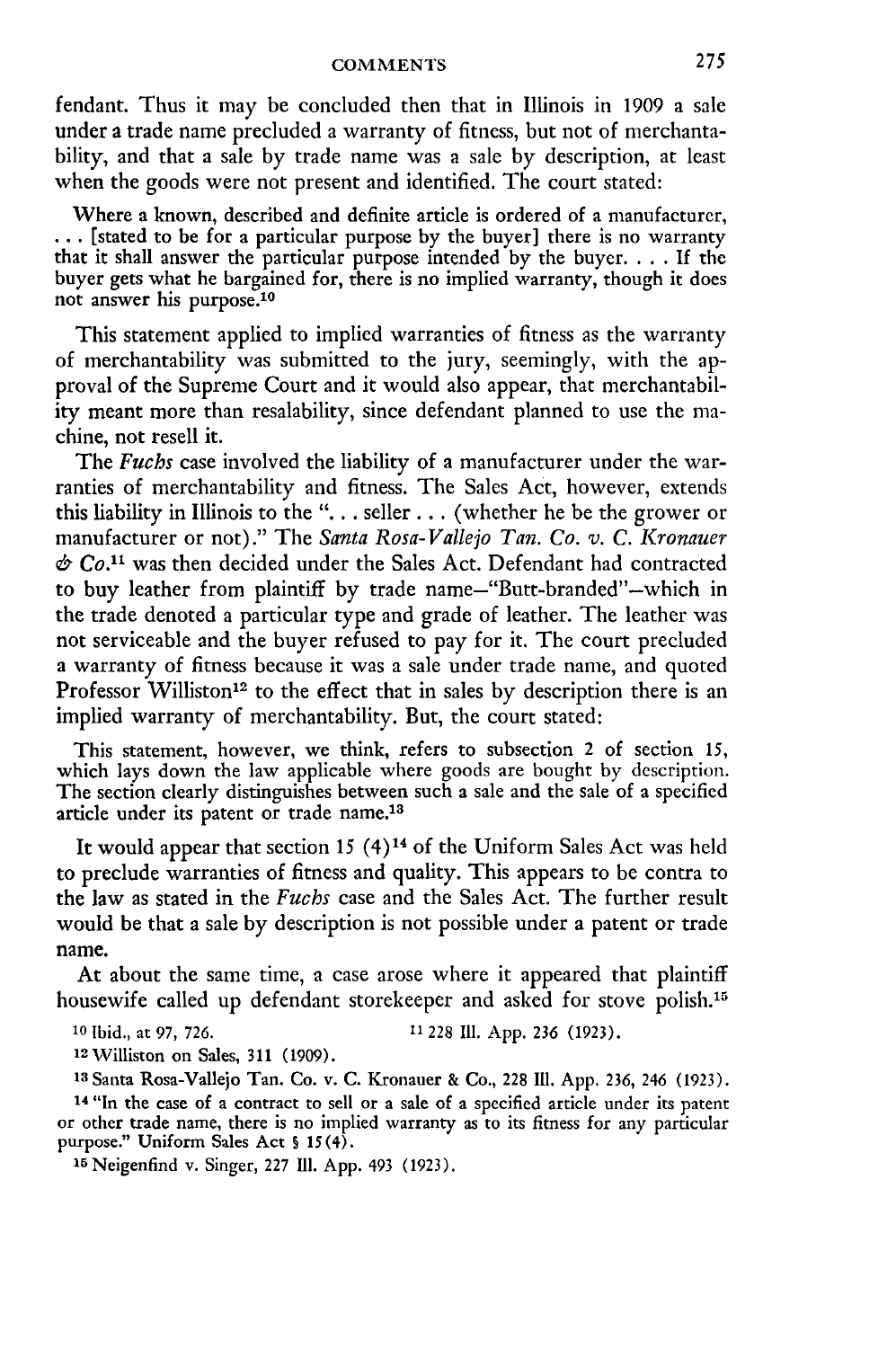She claimed she asked for stove polish and he claimed she asked for Bull Dog brand, and that he had recommended and sent Electric Shine. The polish caught fire and injured the woman. It was found that there was a sale under a trade name which precluded recovery on a warranty of fitness. Plaintiff did not allege that the polish was not of the same quality as other polish of the same brand so as to show unmerchantable quality, nor was there any mention of sale by description. Yet it would appear that this was a sale by description and plaintiff might have recovered on breach of implied warranty of merchantability.

### **EXTENSION** BY **DECISIONS**

In West Virginia, a jurisdiction where the Sales Act had not been adopted, and presumably the common law was in force, a similar case arose.16 There the plaintiff ordered an "Isko refrigerating unit No. 20." He had seen similar machines, but he bought this one solely on the buyer's description. The machine did not work, not even after repair. This was held to be a sale under a trade name, and therefore no warranty of fitness was implied. However, it was held that this was a sale by description giv- ing rise to a warranty of merchantability. The buyer showed that this machine was defective, not repairable, and therefore not merchantable.

The landmark case of *Ryan v. Progressive Grocery Stores, Inc.17* decided by Justice Cardozo extended the idea of sale by description still further. Ryan's wife had gone to defendant's store and requested a loaf of "Ward's bread." A clerk selected a loaf, handed it to her, and she paid for it. A pin contained in the loaf injured the plaintiff. This was distinctly a sale under a trade name precluding a warranty of fitness. However, the court decided that a sale by trade name was a sale by description, and that a warranty of merchantability attached. It was admitted that at common law such a warranty was limited to buyers who bought from manufacturers or growers, but the court pointed out that under the Sales Act no such distinction was made. Thus, the warranty was also extended to the ultimate consumer, and not merely to a dealer who bought for resale.

Prior to the *Ryan* case, a breach of an implied warranty of fitness had been found when a buyer requested a can of beans, and the grocer had supplied it.<sup>18</sup> Sale under a trade name had been avoided.

The customer at a retail store is ordinarily bound to rely upon the skill and experience of the seller in determining the kind of canned goods which he will purchase, unless he demands goods of a definite brand or trade name.<sup>19</sup>

**<sup>16</sup>**Appalachian Power Co. v. Tate, 90 W. Va. 428, Ill. S.E. 150 (1922).

**17255** N.Y. 388, **175 N.E. 105** (1931).

**<sup>18</sup>**Ward v. Great Atlantic & Pacific Tea Co., 231 Mass. 90, 120 N.E. *<sup>225</sup>*(1918); Chapman v. Roggenkamp, 182 Ill. App. 117 (1913).

**<sup>19</sup>**Ward v. Great Atlantic & Pacific Tea Co., 231 Mass. 90, 91, 120 N.E. 225, 226 (1918).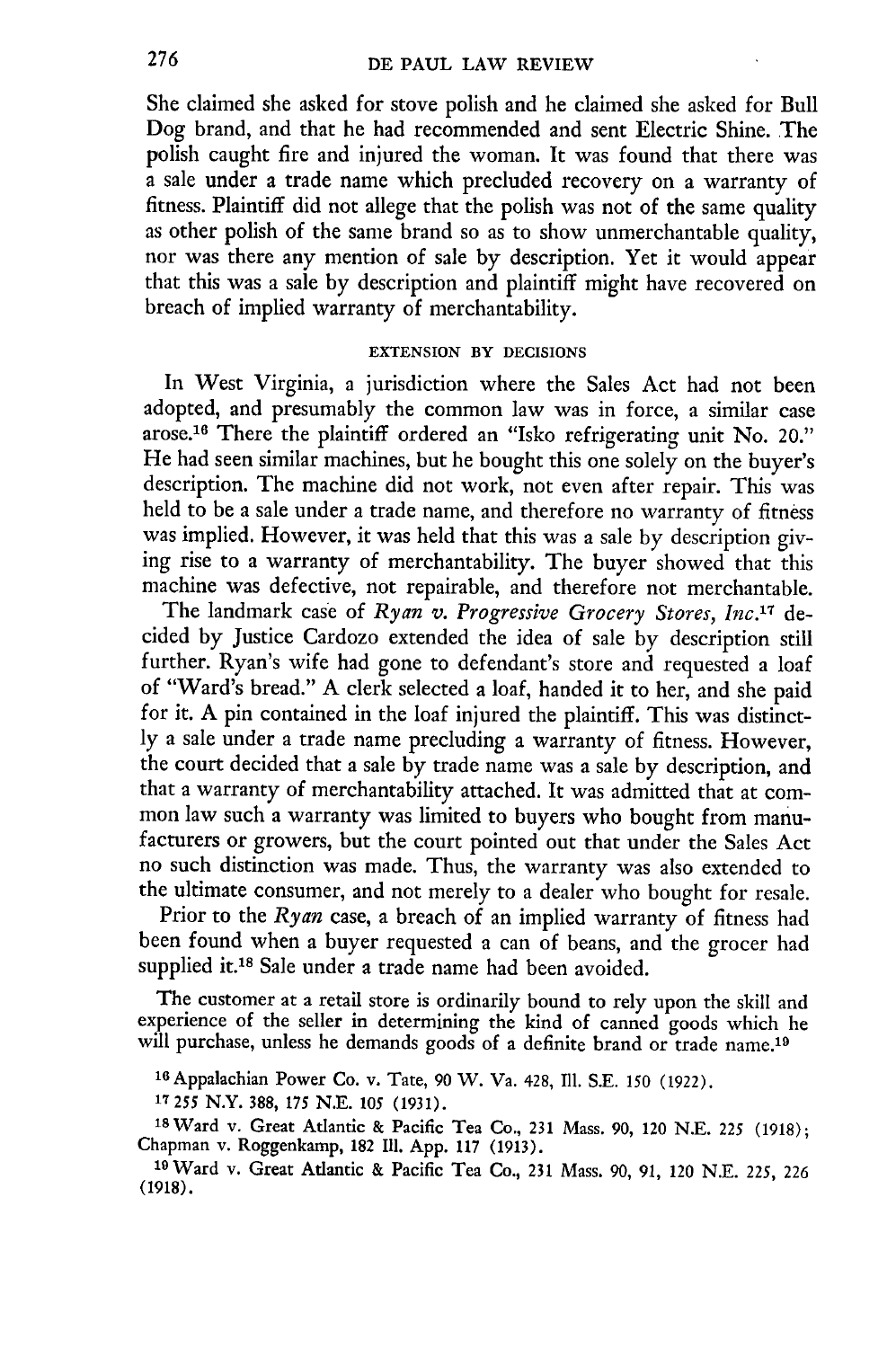Thus, whether the container was sealed or not, or whether the goods were in the original package or not, the warranty could be implied even though the seller could not inspect the article. A similar case arose in Connecticut where a woman entered a store and asked for a can of "corned beef."20 The requirements for a warranty of fitness were found and recovery allowed for a death caused by a piece of metal contained in the beef. The facts, as compared to the *Ryan* case, were very similar, but resulted in different warranties.

## **THE** TORPEY CASE-FACT **SITUATIONS**

The recent case of *Torpey v. Red Owl Stores, Inc.21* denied recovery to a guest in the purchaser's home who was injured when a jar, containing applesauce purchased from defendant, collapsed in her hands. The basis of the denial was no privity of contract, but the court made some interesting statements **by** way of dicta. The woman who actually purchased the applesauce went into the self-service store and selected, without help or hindrance **by** any clerks, the particular jar of applesauce which she **de**sired. The court said: "These facts and circumstances cannot be construed to be a purchase by description."<sup>22</sup> Therefore, it would seem that no implied warranty could attach to a sale in a self-service store, unless a clerk's advice or help was sought.

However, two and a half months after the Sales Act became law in Illinois, a case was decided wherein the purchaser entered defendant's store, picked up a can of herring labeled "Nord Star" from a display counter, paid for it, and took it home.<sup>23</sup> The fish made the purchaser very ill. Recovery was allowed on the basis of public policy, and an implied warranty of fitness. No mention was made of the Sales Act.

In Texas, where the Uniform Sales Act has not been adopted, a woman walked into a self-service store and selected, without assistance, a can of "Iona Brand Corn" from the shelf.<sup>24</sup> She and her family became violently ill as a result of contaminated corn. The court wondered who the purchaser could sue if not the retailer since there was no privity of contract with the manufacturer. To give force to its Pure Food Acts, the purchaser was allowed to recover for the breach of an implied warranty, but no mention was made of what type of implied warranty.

In *D'Onofrio v. First National Stores,25* a Rhode Island court, presented with an almost identical fact situation as was present in the *Torpey* case,

**21228** F.2d 117 (C.A. 8th, **1955).**

<sup>20</sup> Burkhardt v. Armour & Co., **115** Conn. 249, 161 At]. **385** (1932).

**<sup>22</sup>** Ibid., at 121.

**<sup>23</sup>**Sloan v. F. W. Woolworth, 193 **Ill.** App. 620 **(1915).**

<sup>&</sup>lt;sup>24</sup> Walker v. Great Atlantic & Pacific Tea Co., 131 Tex. 57, 112 S.W.2d 170 (1938). 25 68 R.I. 144, 26 A.2d 758 (1942).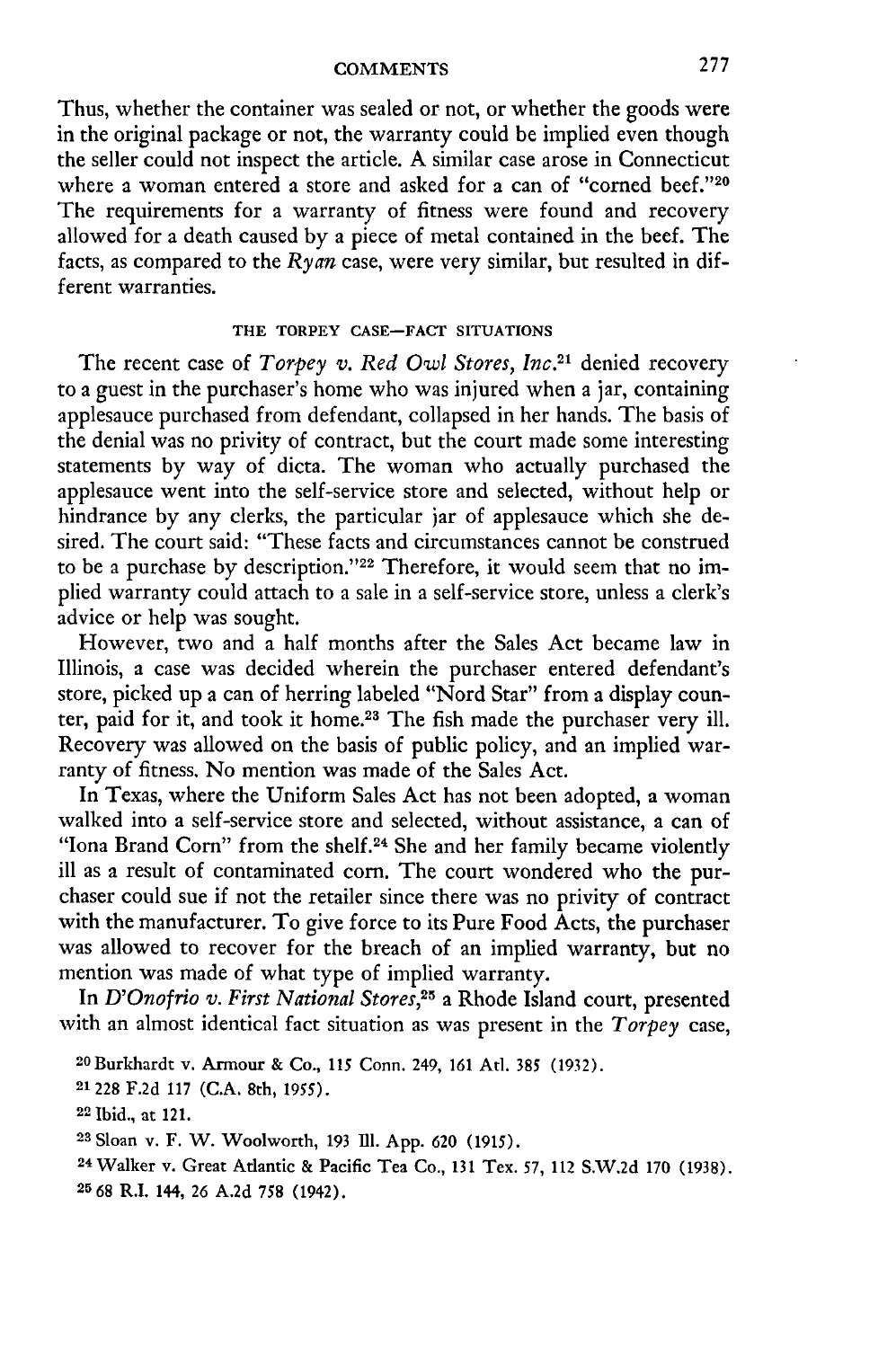relied on the *Ryan* case and *Botti v. Venice Grocery Co.*<sup>26</sup> A woman selected a can of corn from a shelf in a self-service grocery store. The corn was contaminated and caused the plaintiff to become ill. Recovery was allowed on the basis of an implied warranty of merchantability. The sale here was not by description in that the plaintiff selected the can from the shelf without defendant's assistance as in the *Torpey* case. In both the *Ryan* and *Botti* cases, the clerk selected the particular goods desired according to the plaintiff's description. Although this distinguishing factor would seem to negative a warranty of merchantability, the court apparently saw fit to ignore the distinction. In an Ohio case, the plaintiff bought a cigar at a drugstore which exploded because of a firecracker in **it.27** The sale was held to be under a trade name, so, the plaintiff was allowed recover for breach of implied warranty of merchantability. The actual circumstances of the case were not clear. If the plaintiff had asked for and received three **El** Ropo cigars, there would be a sale by description and the holding would be in accord with the *Ryan* case. However, if the plaintiff asked for **El** Ropo cigars and the box containing the store's supply of those cigars was presented so that he might select the cigars, the fact situation might be altered sufficiently so that the sale might not be by description, but by the buyer's own selection, thus precluding such a warranty.

In *Bowman v. Woodway Stores, Inc.*<sup>28</sup> the Illinois court considered a situation similar to that in the *Ryan* case. A father came into a grocery store and asked for canned milk by trade name. The milk apparently was taken from a shelf by a clerk and given to him and later given to his child who died shortly thereafter. The court held that there was a warranty of *fitness* because subsection 4 of section 15 of the Sales Act did not apply to the sale of foodstuffs for immediate consumption. This was done to give effect to the Pure Food and Drug Act.29 No mention was made of warranties of merchantability or sales by description.

A more recent Illinois case involved the sale of mascara at a ten-cent store.30 Plaintiff selected a tube of mascara without assistance from the clerk, and then paid for it. The court held that no warranty of fitness could be implied because of the sale under a trade name. There was some

**26 309** Mass. *450, 35* N.E.2d 491 (1941). In this case plaintiff asked for and received "La Rosa" macaroni from the clerk in a store. After eating this he became ill. The trade name precluded an implied fitness warranty, but the sale was held to be by description and a warranty of merchantability was implied.

27Dow Drug Co. v. Nieman, 57 Ohio App. 190, 13 N.E.2d 130 (1936).

**28258 I1.** App. 307 (1930), rev'd on ground that evidence did not show that milk was the cause of death, 345 **111.** 110, 177 N.E. 727 (1931).

**<sup>29</sup>**IlI. Rev. Stat. **(1955)** *c. 56Y2, § 16.*

**so** Beckett v. F. W. Woolworth Co., **376 Il1.** 470, 34 **N.E. 2d** 427 (1941).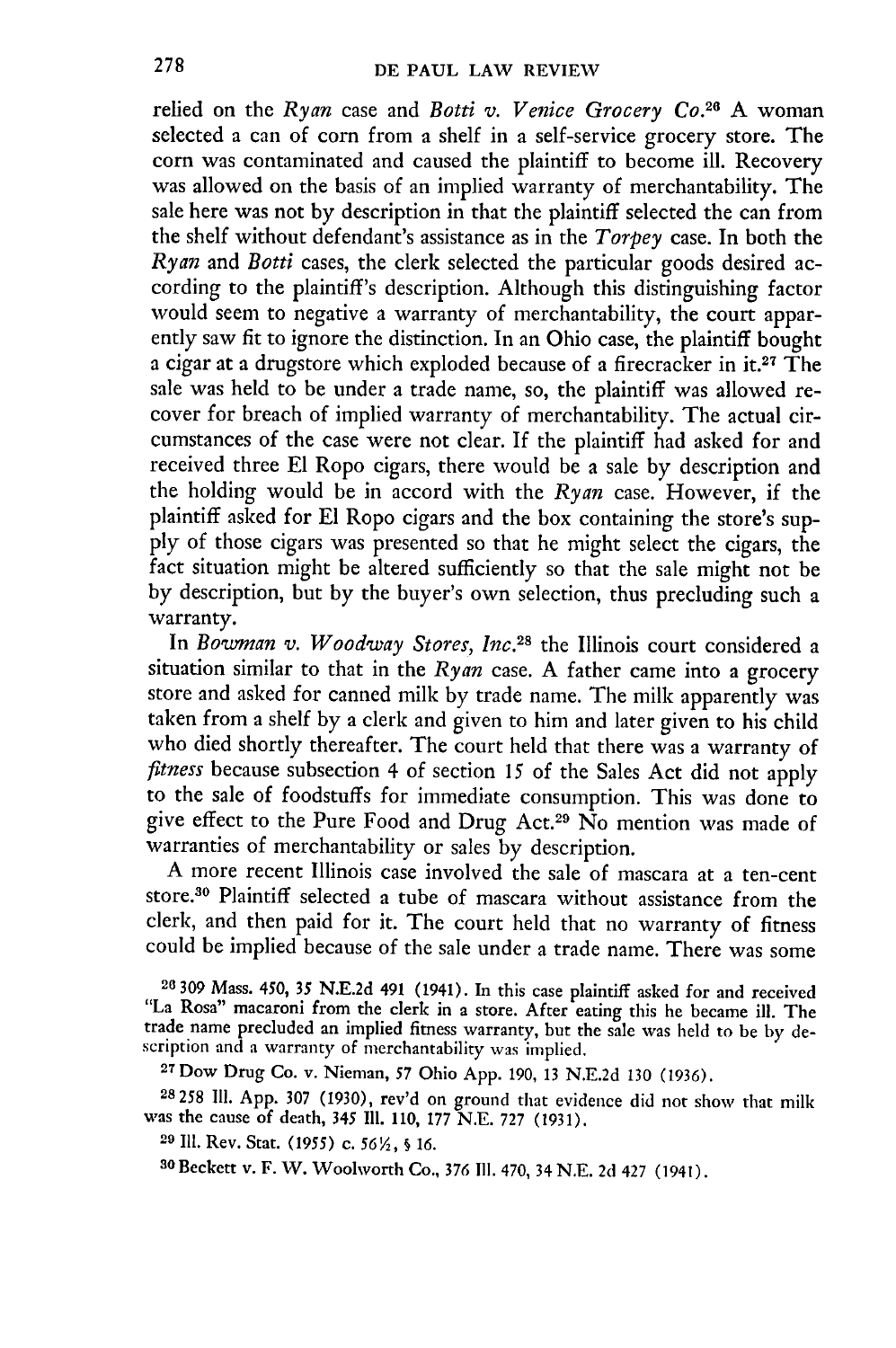#### **COMMENTS**

discussion of possible express warranties made by the sales girl, but it was found that none were given. This sale was not by description, but if the woman had asked for a certain brand of mascara and the clerk had given it to her, a warranty of merchantability might have been implied.

## **RECENT DECISIONS**

The New York courts since the *Ryan case* seem to have had little trouble finding a warranty of merchantability without discussion of sale by description. Refrigerators,<sup>31</sup> smoking tobacco,<sup>32</sup> a television set,<sup>33</sup> a hammer, $34$  and a washing machine<sup>35</sup> were all purchased apparently by trade name. Judge Cardozo himself said, in the *Ryan* case, that "the rule is different, to be sure, upon a sale of specific goods, not purchased by description."36

In a recent Massachusett's case, plaintiff's agent went to defendant's store and asked if there were any more metal coffee makers that had been on sale.<sup>37</sup> The clerk replied in the affirmative, pointed to some and asked if that was what was meant. Plaintiff's agent said yes, purchased the coffee maker, and returned it to plaintiff. The device blew up, injuring plaintiff. The court held that this was probably a sale by description. The coffee maker had a trade name but the sale was not found to be under a trade name. It appeared that recovery was allowed for breach of implied warranties of fitness and merchantable quality.

**A** New Jersey court allowed recovery on some warranty (it was not quite clear which) in a fact situation in which the *Torpey* dictum indicated that no warranty should be implied.38 Parents had come into a selfservice store and selected packaged rolls without help from the storekeeper. **A** piece of wire in a roll injured the son. The parents were allowed to recover medical expenses from the retailer who was allowed to recover the same amount from the baker.

In Pennsylvania, a seller sued to recover the purchase price of a hoist from the buyer who alleged that the hoist would not do the work required.<sup>39</sup> The seller's salesman had shown the buyer a catalogue containing

**<sup>31</sup>**Kelvinator Sales Corp. v. Quabbin Improvement Co., 234 **App.** Div. **96,** <sup>254</sup> N.Y.Supp. **123** (1st Dep't, **1931).**

**<sup>32</sup>**Foley v. Liggett & Myers Tobacco Co., **136** Misc. 468, 241 N.Y.Supp. **233** (S.Ct., **1930),** aff'd **232** App.Div. **822,** 249 N.Y.Supp. 924 (2nd Dept., **1931).**

**<sup>33</sup>**Horowitz v. Bursens, **198** Misc. **399,** 91 **N.Y.S.2d** 413 (S.Ct., 1949).

**<sup>34</sup>**Aldock v. Wnuk, **198** Misc 474, **98 N.Y.S.2d** 964 (S.Ct., **1950).**

**<sup>35</sup>**Marino v. Maytag Atlantic Co., 141 **N.Y.S.2d 432** (Mun. Ct. N.Y., **1955).**

*36255* N.Y. **388,** 394, **175 N.E. 105, 107 (1931).**

**<sup>37</sup>**McCabe v. L. K. Liggett Drug Co., **330** Mass. **177, 112 N.E.2d 254 (1953).**

**<sup>88</sup>**Duncan v. Juman, **25 N.J.** Super. **330, 96 A.2d** 415 **(1953).**

**39** Frantz Equipment Co. v. Leo Butler Co., **370** Pa. 459, **88 A.2d 702 (1952).**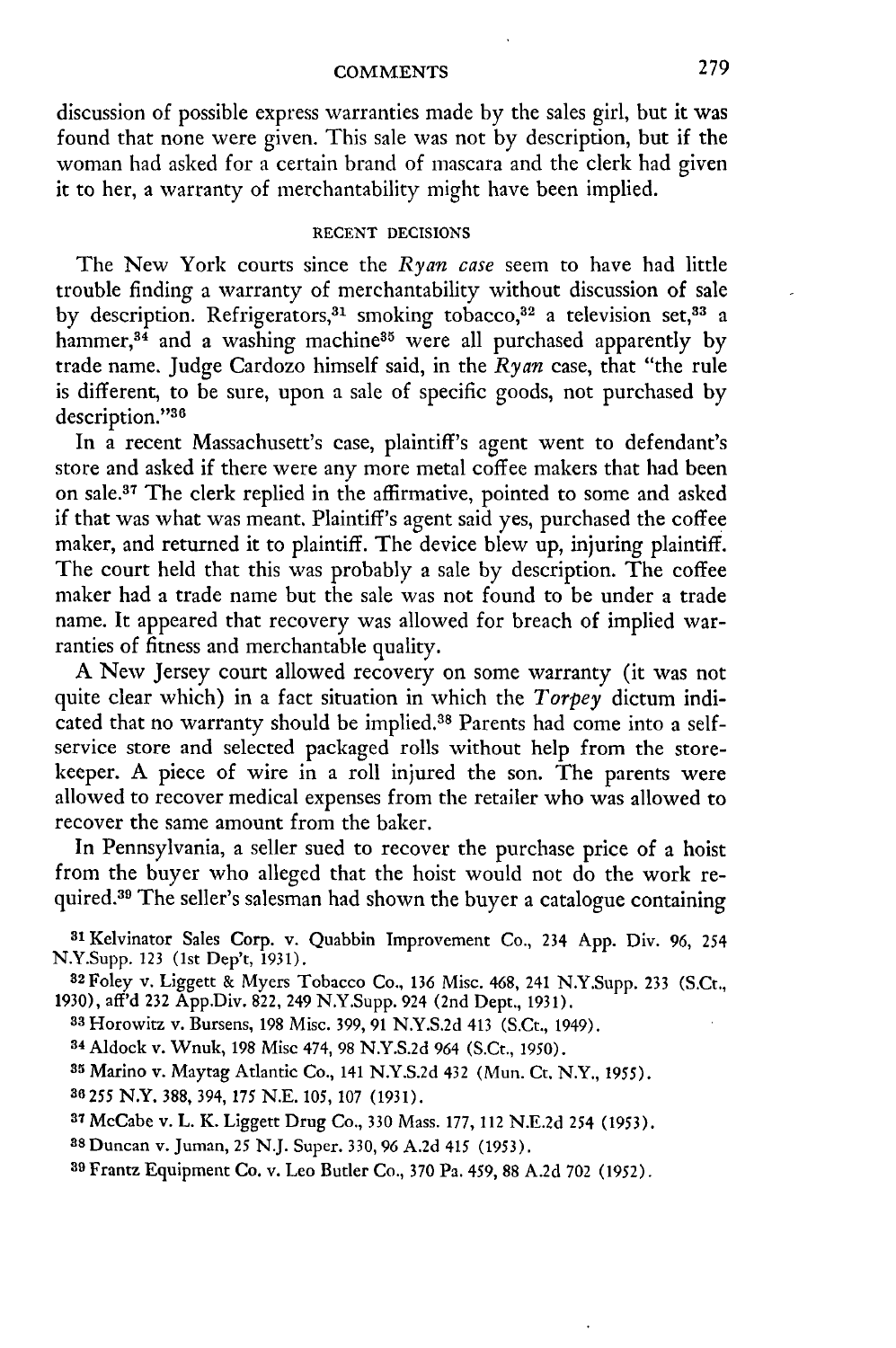a picture of the hoist, and a description of it. When the hoist arrived it was found defective and irreparable. The court, in allowing recovery, stated:

Whether the sale here be regarded as one "under a trade name" or "by description" (in fact it was both) is wholly immaterial since a designation by trade name is itself a "description" which makes applicable clause second of Section *15* of the Act. . **.** . It would be wholly unreasonable to hold that, if one were to purchase, for example, an automobile under the trade name of "Ford" or "Buick" or "Cadillac" or the like, no implied warranty of merchantable quality could be asserted **by** the purchaser even though the particular car delivered was in such bad condition . . . [that it] was wholly useless for the ordinary purpose which an automobile is designed to serve.40

This discussion does not seem to indicate much concern for whether the sale was by description or not. A short time later another Pennsylvania court found a warranty of merchantability in the sale of a new car.41 The buyer was shown a similar car and allowed to drive it. He selected the particular color and model of his own car, which was then ordered. This was clearly a sale **by** description, since the car in question was identified only **by** the seller's words. Eight days after the car was delivered, the steering mechanism failed, causing a crash. The seller offered to repair the car, but the buyer demanded a new one or the return of the purchase price. The seller's implied warranty of merchantability was held to be broken and the buyer recovered, though the sale was held to be under a trade name which excluded a fitness warranty.

#### EFFECTS OF **INSPECTION**

In Tennessee, a buyer purchased a new car from a dealer under a trade name.<sup>42</sup> A leaky roof and doors injured the upholstery. The dealer claimed to have fixed the defect, but the buyer sued for adjustment of the purchase price. An implied warranty of merchantability was found and while the exact circumstances of the sale do not appear, the court had this to say:

The term sale by description strictly means an executory sale where the article is not present, but the term has been broadened to include all sales, whether or not the goods are present, where there is no adequate opportunity for inspection.43

This view is not without support. 44 In *Wade v. Chariot Trailer Co.,45* a purchaser of a trailer **by** trade name inspected it before buying. Within

**40** Ibid., at *465* and 706.

**<sup>41</sup>**Knapp v. Willys-Ardmore, Inc., 174 Pa. Super. 90, 100 A.2d **105** (1953).

**42** Kohn v. Ball, 36 Tenn. App. 281, 254 S.W.2d. 755 (1953).

**<sup>43</sup>**Ibid., at 286 and 758.

**<sup>44</sup>**In fact, it closely resembles the thought in the Gardiner and Jones cases noted supra, notes 2 and 3.

45 331 Mich. 576, **50** N.W.2d **162** (1951).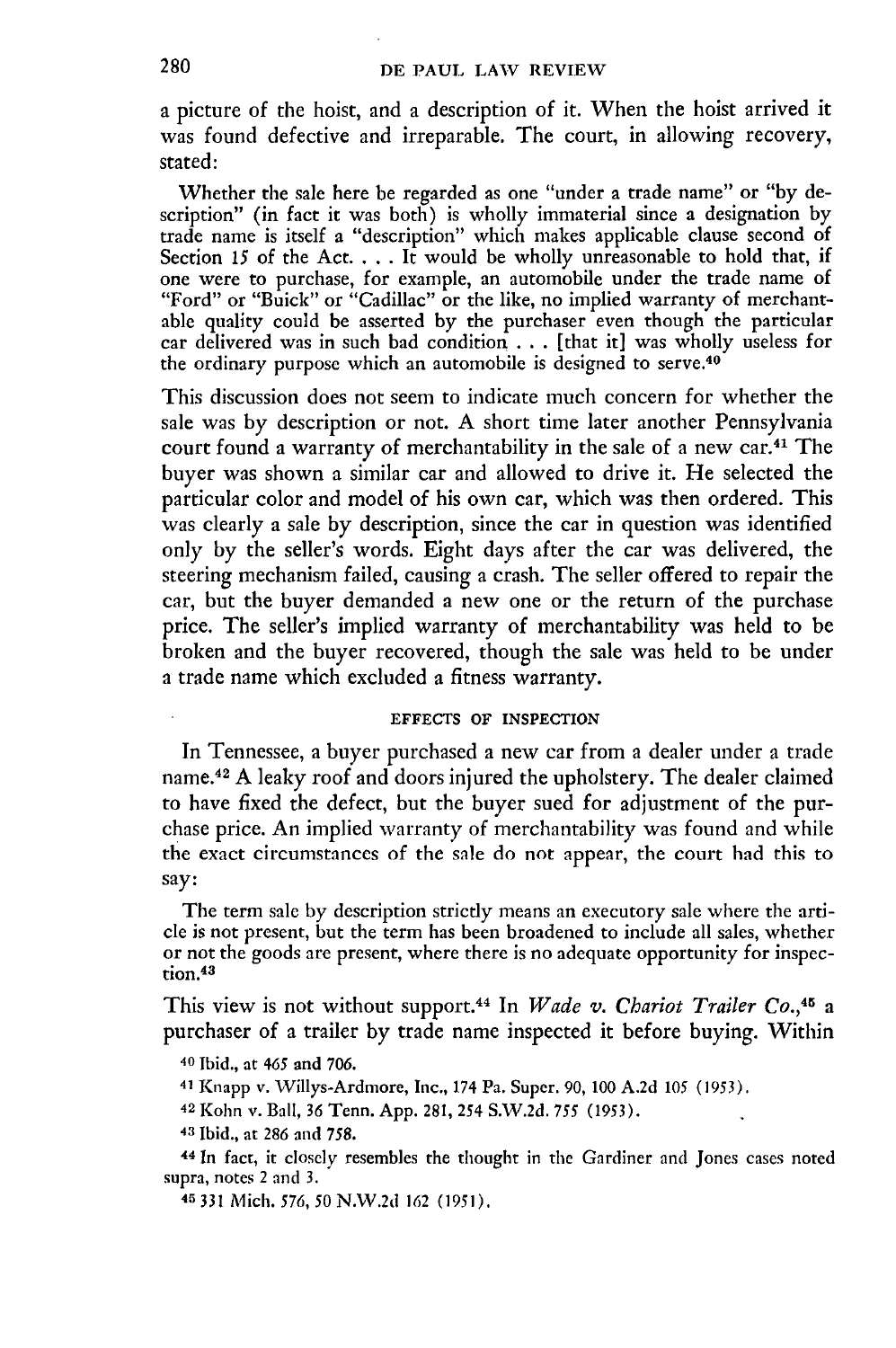three months the trailer had deteriorated far more than it should have under the normal use given it. The court held that the fact of a sale under a trade name might exclude a warranty of fitness for a particular purpose, "but its reasonable fitness for the general purpose for which it was manufacured and sold is not excluded.<sup>746</sup> This could refer only to a warranty of merchantability, and consequently to a sale by description. It would appear, therefore, that if the defect were latent, this warranty would attach even though an inspection of the goods were made.

A prior holding in the same court is not altogether in accord.<sup>47</sup> There, Maldover agreed to sell aluminum sheeting to Salzman in a lot of approximately 790,000 pounds. The sheeting was surplus metal, and some had been made into other shapes. The contract recited that the metal had been inspected. The court held that there could be no implied warranty of merchantability because:

... the transaction was not a sale of goods by description, but was a sale of specifically designated aluminum sheets. Having expressly stated in the contract that they had examined these sheets, plaintiffs may not now assert an implied warranty of quality or fitness.<sup>48</sup>

The fact was that inspection was at best very difficult. Be that as it may, the inspection precluded a sale by description, and thus no warranty of merchantability arose. The later decision in the *Wade* case, which allowed a warranty of merchantability although inspection was made, seems to be a departure.

In Grass *v. Steinberg49* an Illinois court ruled on a similar situation. Steinberg, a dealer in machinery, sold a turret lathe to Grass who, previous to the sale, had the machine thoroughly inspected by machinists of wide experience. The contract described the machine as a "Warner Swasey Turret Lathe . . . as is." Apparently the machine was a hodge-podge of parts, not like anything which Warner & Swasey had made. The court held that:

**•.** if this was not a sale by description, no implied warranty, such as plain- tiff relies upon, ever existed. In view of the inspection and examination of the machine by plaintiff and his experts on numerous occasions before the pur-<br>chase, we think this transaction cannot be considered as a sale by description<br>... [this was not the sale of a] machine standardized only by descr

The court goes on to say that an implied warranty of merchantability arises only in ". **.** . cases where the specific article bought was either not in existence or not on hand at the time and place of the sale."<sup>51</sup> It would

**46** Ibid., at 581 and 165. 47 Salzman v. Maldaver, 315 Mich. 403, 24 N.W.2d 161 (1946). 48 Ibid., at 410 and 166. **<sup>49</sup>**331 **111.** App. 378, 73 N.E.2d 331 (1947). **50** Ibid., at 383 and 334. **51** Ibid., at 384 and 334.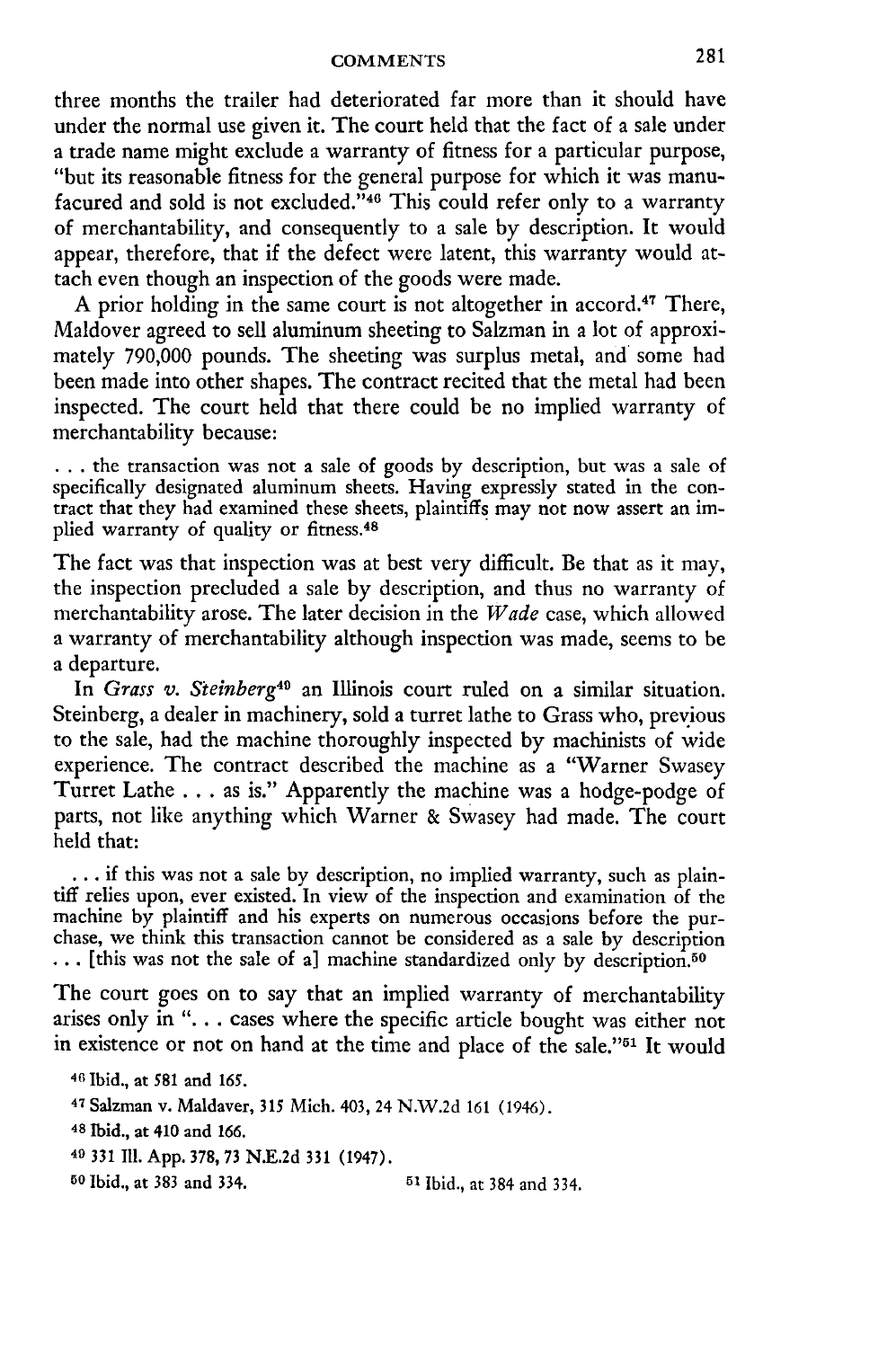seem, therefore, by inference that the court would not extend the meaning of sale by description even as far as the *Ryan* case, and would perhaps hold that a description such as "Ward's Bread" was simply an identification of the loaf desired. In an earlier Illinois case, opportunity to inspect a lot of furniture precluded a warranty of merchantability.52 A few articles were inspected, but the bulk was not. Though the seller manufacturer knew that the buyer intended to resell the goods, no warranty was implied.

Another early case in Illinois precluded a warranty in the sale of hay because of inspection by the buyer.<sup>53</sup> The defect was not obvious. A recent decision in Washington, by contrast, allowed recovery although the buyer, who was an experienced hay buyer, examined and selected the bales of hay that he bought.<sup>54</sup> Recovery was allowed under a warranty of merchantability and fitness arising under sections 15 (1) and 15 (2) of the Sales Act. It would seem that the fitness warranty should have been defeated on the ground of non-reliance, and the quality warranty on the basis that there was a sale of specific goods and inspection by the buyers.

# RELATED PROBLEMS

Occasionally, goods are misdescribed and a warranty under section 14 of the Uniform Sales Act could be found.55 For example, a farmer came into a store which sold seed and asked for "good field corn, the kind you husk." He was given seed which turned out to be ensilage corn seed. Recovery, however, was allowed on a breach of warranty of merchantability.56 Although it would appear that the sale was by description and that goods which did not conform were furnished the possibility of recovery under Section 14 was not discussed.

There are occasions when goods are sold by description or under a trade name and are not suited to the buyer or his purpose. Recovery cannot be had under a warranty of merchantability if the goods are perfectly all right as such.<sup>57</sup> However, in such sales a warranty of fitness may be found because of a buyer's special reliance on the seller.<sup>58</sup>

**<sup>52</sup>**People v. Western Picture Frame Co., 368 Ill. 336, **13** N.E.2d 958 (1938).

5<sup>8</sup> Becker v. Brawner, 18 Ill. App. 39 (1885).<br><sup>54</sup> Libke v. Craig, 35 Wash. 2d 870, 216 P.2d 189 (1950)

**<sup>55</sup>**"Where there is a contract to sell or a sale of goods by description, there is **an** implied warranty that the goods shall correspond with the description and if the con- tract or sale be by sample as well as by description, it is not sufficient that the bulk of **the** goods corresponds with the sample if the goods do not also correspond with the description." Uniform Sales Act **§** 14. **<sup>56</sup>**Sokoloski v. Splann, **311** Mass. **203,** 40 **N.E.2d 874** (1942).

**<sup>57</sup>**Dunbar Bros. Co. v. Consolidated Iron-Steel Mfg. Co., 23 F.2d 416 (C.C.A. 2d, 1928); Outhwaite v. A. B. Knowlson Co., 259 Mich. 224, 242 N.W. 895 (1932); Green Mountain Mushroom Co. v. Brown, **117** Vt. **509, 95** A.2d 679 (1953).

**<sup>58</sup>**Ralston Purina Co. v. Novak, **II1** F.2d. 631 (C.A.Sth, 1940); Giant Mfg. Co. v. Yates-American Mach. Co., 111 F.2d 360 (C.A.8th, 1940); Davenport Ladder Co. v.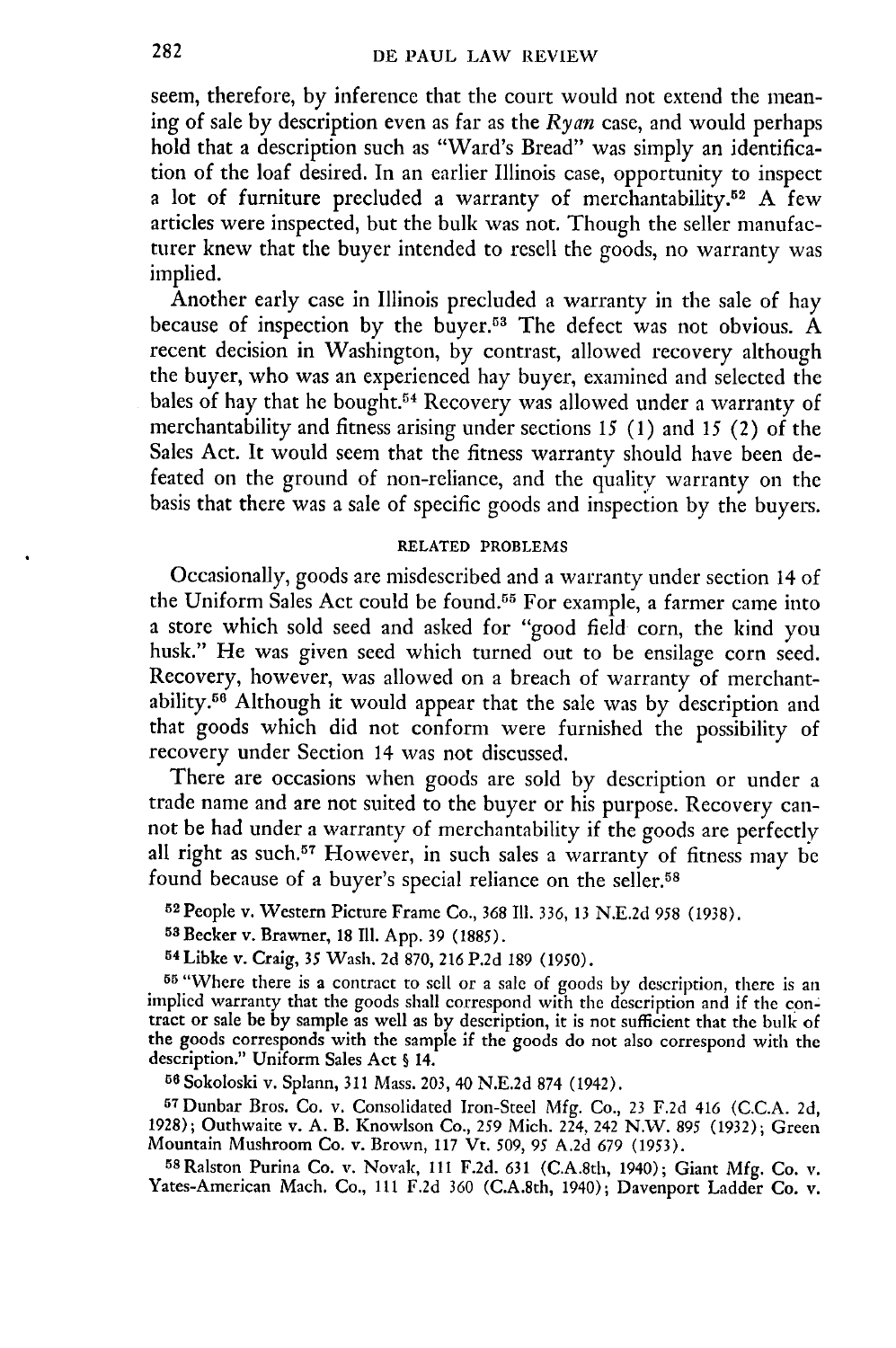#### DESCRIPTION AS EXTENDING TO CONTAINER

# In *Torpey v. Red Owl Stores, Inc.* it was further stated:

The merchandise was primarily food and it is doubtful whether in any event an implied warranty would include the glass jar which, of course, was not intended for consumption.<sup>59</sup>

Thus, it would seem that an implied warranty of merchantability would not extend to a container, even if there were a sale by description. In *Crandall v. Stop & Shop, Inc.,60* a woman was injured by a spring clamp holding the lid on a jar of fruit preserves. Recovery was denied because no negligence by the defendant was discovered, and because an implied warranty of fitness did not extend to the container. The court relied upon a defective pop bottle explosion case decided in a lower California court which denied recovery and which was reported in the Chicago Daily Law Bulletin of the time. Also cited in the *Torpey* case was *Poplar v. Hockschild, Kohn & Co. <sup>61</sup>*wherein a box containing beauty aids was sold to plaintiff. An injury was caused by a large metal star with sharp points which was mounted on top of the box. Recovery was denied, but the danger of injury was obvious rather than latent. The sale was over a counter and perhaps not by description.

Since these cases, other decisions have extended an implied warranty to the container as well as the contents. Store owners who purchased carbonated beverages by description from dealers were injured by bottle explosions, and the implied warranty of merchantability was extended so as to include the container as well as the beverage itself.<sup>62</sup> Other courts have imposed what amounted to absolute liability on the store keeper in allowing recovery for carbonated beverage bottle explosions.<sup>63</sup> When bottles exploded upon removal from a shelf in a self-service store, causing injury, two courts refused recovery on any warranty because there was no contract, but not necessarily because the implied warranty could not extend to the container.64

In a recent Massachusetts case, recovery was allowed when the plaintiff was injured by a pop bottle explosion which occurred as plaintiff opened

Edward Hines Lumber Co., 43 F.2d 63 (C.A.8th, 1930); Halterman v. Louisville Bridge and Iron Co., 254 S.W.2d 493 (Ct.App.Ky., 1953).

**<sup>59</sup>** 228 F.2d 117, 120 (C.A.8th, 1955).

**<sup>60 288</sup>** Ill. App. 543, 6 N.E.2d **685** (1937).

**<sup>61</sup>** 180 **Md.** 389, 24 **A.2d** 783 (1942).

<sup>62</sup> Poulous v. Coca Cola Bottling Co. of Boston, 322 Mass. 386, 77 N.E.2d 405 (1948); Naumann v. Wehle Brewing Co., **127** Conn. 44, 15 A.2d 181 (1940).

<sup>63</sup>Nichols v. Nold, 174 Kan. 613, **258** P.2d 317 (1953); Mahoney v. Shaker Square Beverages, Inc., 102 N.E.2d 281 (Ohio Com. PI., 1951).

**<sup>64</sup>**Lasky v. Economy Grocery Stores, 319 Mass. 224, **65** N.E.2d 305 (1946); Loch v. Confair, 361 Pa. 158, 63 A.2d 24 (1949).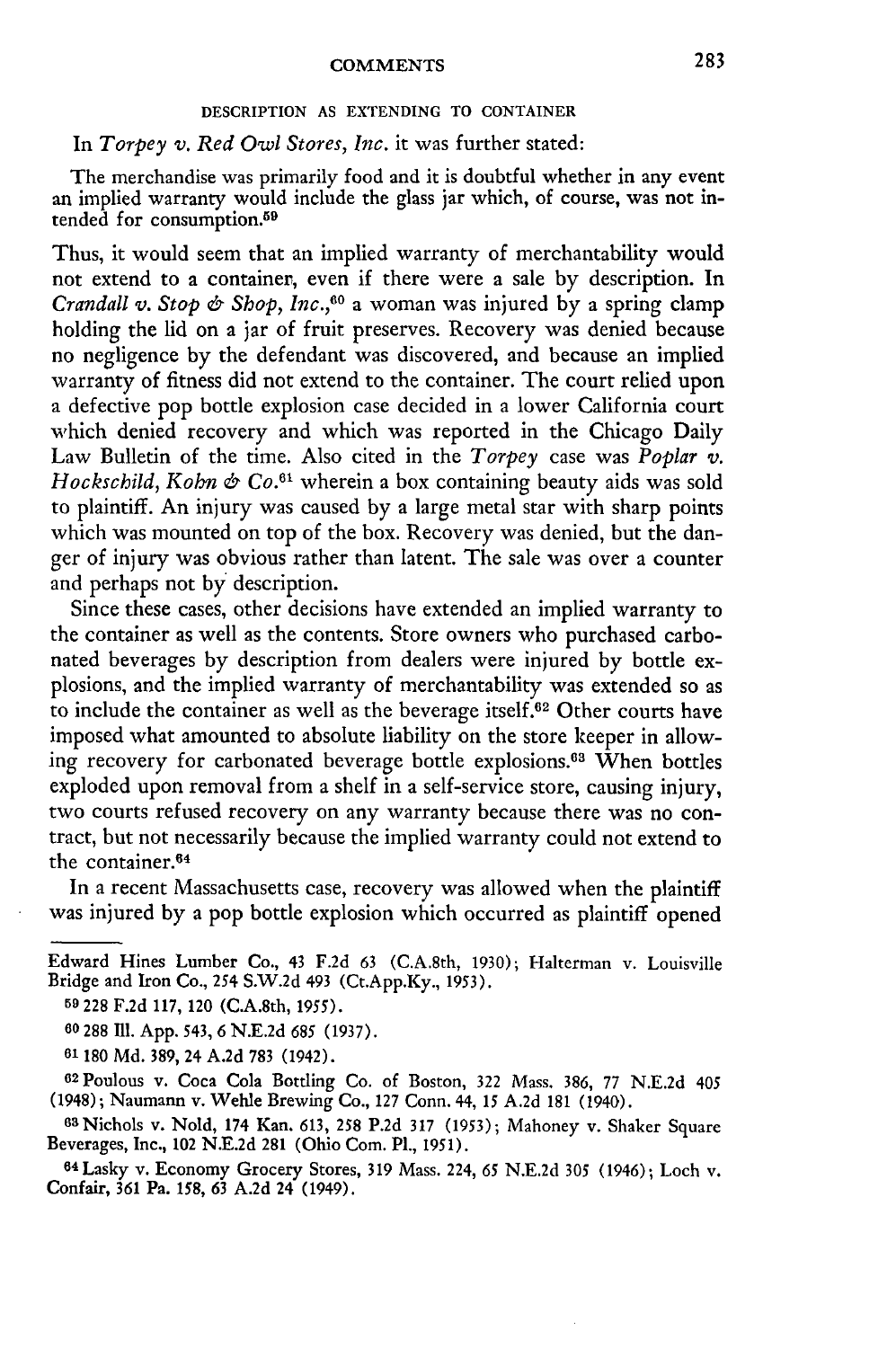the bottle.65 The beverage was purchased from an automatic vending machine. The court held that this was a sale by description under a trade name, which precluded an implied fitness warranty. However, an implied warranty of merchantability was found. It would seem, therefore, that there is a trend toward extending a warranty of merchantability to the container of goods, particularly in those cases where the defect is latent, and potentially dangerous to person. In *Ouzts v. Maloney*<sup>66</sup> two dealers contracted to buy and sell pie mix. The sale was by sample. Plaintiff was shown the carton and he approved it. Subsequently, it was discovered that the package violated government regulations. The defendant was held not liable on an implied warranty of merchantability because each party to the sale had equal opportunity to discover the defect, but not because such a warranty could not extend to the package. Here the defect was not latent, nor could it be said to be very dangerous to person.

#### **ENGLISH DECISIONS**

In the realm of implied warranties of merchantability, the English courts have been quite liberal. In *Wren v. Holt67* it was stated that ordinarily sales over the counter could not be sales by description so as to give rise to an implied warranty of merchantability. Later, it was stated:

The implied condition that the goods are of merchantable quality applies to all goods bought from a seller who deals in goods of that description, whether they are sold under a patent or trade name or otherwise **....** The phrase "merchantable quality" seems more appropriate to a retail purchase buying from a wholesale firm than to private buyers, and to natural products, such as grain, wool, or flour, than to a complicated machine, but it is clear that it extends to both **.... 68**

On the meaning of sale **by** description it was said:

There is a sale by description even though the buyer is buying something displayed before him on the counter: a thing is sold **by** description, though it is specific, so long as it is sold not merely as the specific thing but as a thing corresponding to a description, e.g., woolen under-garments .... **60**

The sale that gave rise to this statement was a sale of woolen undergarments over a counter in a clothing store. The injury complained of was dermatitis caused **by** free sulphites in the garment. The court stated the prevailing view of implied warranties of fitness and quality: ". **.** . [these] two implied conditions **by** which it has been said the old rule [of caveat emptor] has been changed to the rule of caveat venditor....."<sup>70</sup>

**65** Mead v. Coca Cola Bottling Co., 329 Mass. 440, 108 N.E.2d *757* (1952).

**66 157** Ohio St. 537, **106** N.E.2d 561 (1952).

**07** [1903] **1** K.B. 610.

**<sup>68</sup>**Bristol Tramways, etc., Carriage Co. v. Fiat Motors, [1910] 2 K.B. 831, 840.

**<sup>69</sup>**Grant v. Australian Knitting Mills, Ltd., [1936] A.C. 85, 100.

**70** Ibid., at 98.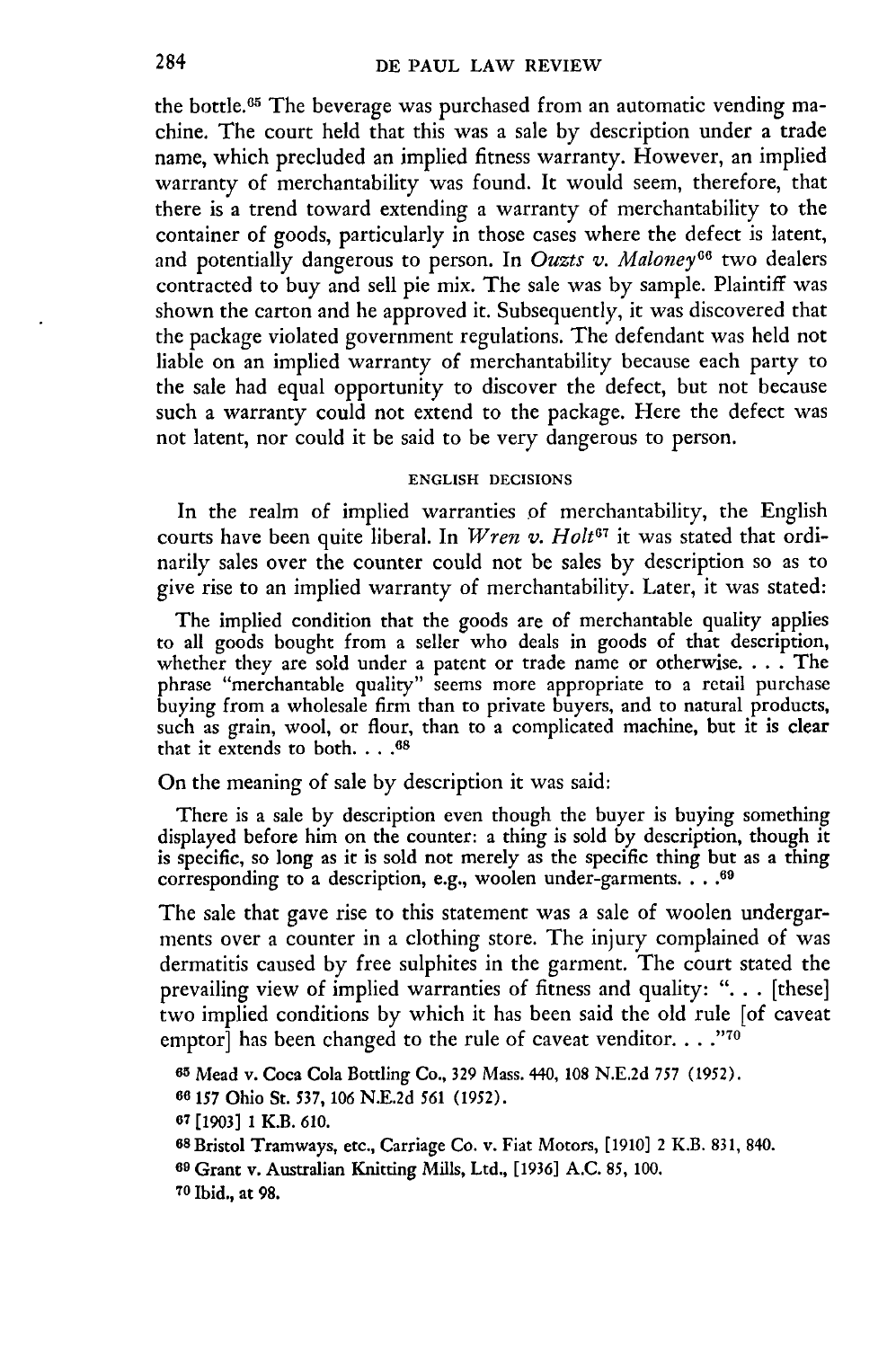In 1928, the English court extended a warranty of merchantability to the container as well as to the conents.<sup>71</sup> The plaintiff went into defendant's public-house and asked for a bottle of Stone's ginger wine. The sale was held to be under a trade name precluding a fitness warranty. The court had little difficulty in finding that the bottle sold to plaintiff was not of merchantable quality, because the bottle broke injuring plaintiff while he was engaged in opening it properly.

The English courts have been quite willing to extend the meaning of sale **by** description, so as to include most all sales and all things purchased, container or not, probably to a greater extent than most American courts.

**By** contrast, the Illinois courts, as indicated previously, have been loathe to extend the pale of implied warranties. In a recent case, plaintiff ordered printed programs and selected the kind of type to be used. Such selection was held to prevent an implied warranty of fitness from arising.<sup>72</sup> There was no discussion of a warranty of merchantability under Sec. **15** (2) though the sale was by description and it seemed possible that the programs were not of merchantable quality. In another case decided at the same time, a bottling company escaped liability to the ultimate consumer on the grounds that the bottle might have been tampered with.73 The court spoke of warranty and applied tort law, not considering privity of contract, reliance **by** the buyer or sale **by** description. Apparently in such a case something similar to absolute liability may be applied if non-tampering can be proved.

#### **THE COMMERCIAL CODE**

The Uniform Commercial Code became law in Pennsylvania on July **1,** 1954, but this is the only jurisdiction which has adopted it to date. It provides as follows:

**(1)** Unless excluded or modified .... a warranty that the goods shall be merchantable is implied in a contract for their sale if the seller is a merchant with respect to goods of that kind or though not a merchant states generally that they are guaranteed. The serving for value of food and drink to be consumed either on the premises or elsewhere is a sale.

(2) Goods to be merchantable must be at least such as (a) pass without objection in the trade under the contract description; and **(b)** are of fair average quality in the trade and within the description; and (c) are **fit** for the ordinary purposes for which such goods are used; and **.... 74**

Exactly what changes in decisions this statute will bring about remain to be seen. Sale under a trade name, however, no longer would preclude a warranty of fitness for the buyer's purpose.75 It would seem that this pro-

**<sup>71</sup>**Morelli v. Fitch and Gibbons, **[1928] 2** K.B. **636.**

**<sup>72</sup>** Sampson v. Marra, 343 Ill. App. 245, 98 N.E.2d **523** (1951).

<sup>73</sup> Williams v. Paducah Coca Cola Bottling Co., 343 Ill. App. 1, 98 N.E.2d 164 (1951).

**<sup>74</sup>**Uniform Commercial Code **§** 2-314.

**<sup>75</sup>**Ibid. **§ 2-315,** Comment **5** (Revised final draft, 1952).